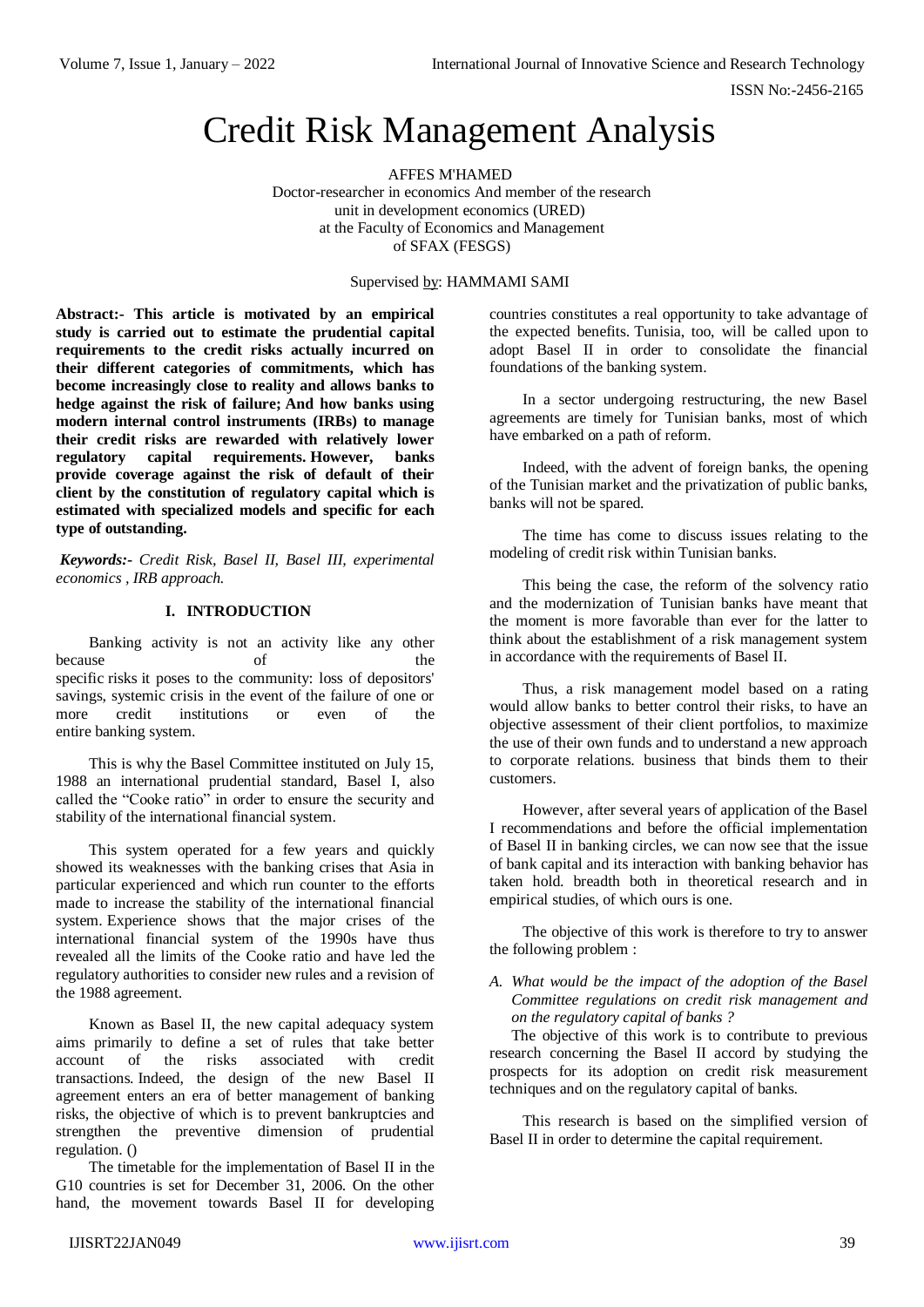#### **II. EMPIRICAL EVIDENCE OF THE IMPACT OF THE ADOPTION OF BASEL II ON CREDIT RISK MANAGEMENT TECHNIQUES AND ON REGULATORY CAPITAL RELATING TO CREDIT RISK**

In a logic of globalization and in a banking sector known for its interdependence, it is clear that the Mc Donough ratio will take its place almost everywhere in the world, once adopted by European and American countries.

Thanks to a deep restructuring-modernization reform, the national banking landscape has evolved a lot and gained in maturity.

The approach based on internal bank ratings is the great novelty compared to the 1988 agreement. It is the one that should eventually be imposed for all international banks, this is the objective of the bale committee. This approach is based on the following principles :

- The IRB approach is based on internal assessments of the probabilities of default : banks must assess their credit risk themselves.
- Banks must classify the exposures of their banking book into broad asset categories characterized by different underlying credit risks, respecting the following definitions: corporates, sovereigns, banking, retail clients and equities, for each of these asset classes, there are three main elements :
	- $\triangleright$  A set of credit risk assessment parameters namely probability of default (PD), loss given default (LGD), exposure at default (ECD) and maturity (M) which are provided all or in part by the bank.
- $\triangleright$  A weighting calculation function specified by the bale committee and integrating the set of parameters.
- $\triangleright$  A number of minimum quality requirements that must be met by a bank wishing to use these approaches. Knowing that the use of the latter is subject to validation and approval by national control authorities.
	- The IRB approach presents:
		- $\triangleright$  An evolving structure defined by :
			- $\checkmark$  A simple approach in which only the probability of default (PD) is estimated by the bank while the other parameters are provided by the regulatory authorities.
			- $\checkmark$  An advanced approach, in which all parameters are estimated by the bank.
	- $\triangleright$  An incentive structure, the capital requirement in the advanced approach will be lower than in the foundation approach. However, a bank that adopts the advanced method cannot have a capital requirement lower than 90% of that calculated with the simple method (this is the concept floor).
	- The minimum capital requirements (k) of banks must be determined by applying the following general formula which varies according to the portfolio considered :
		- $\triangleright$  PD = Probability of default.
		- $\triangleright$  PCD = loss given default.
		- $\triangleright$  ECD = exposure at default.
		- $\triangleright$  M = maturity.

• 
$$
f\left[\sum f(pondération)\left[\sum f(pD, PCD, M)\right]\right] \times \text{[exposition]}
$$
 = own background requirement is

The weighting calculation functions make it possible to determine the level of capital necessary for a bank to default on a type of credit with a fixed time horizon (1 year) and with a determined confidence interval (99.9%) . In other words, banks will hold equity to deal with a possible

" unexpected " loss (PNA). This loss is the difference between a coverage threshold S and the average expected loss (PA). It depends on the variance of the probability distribution of losses knowing that PA = PD x PCD x ECD



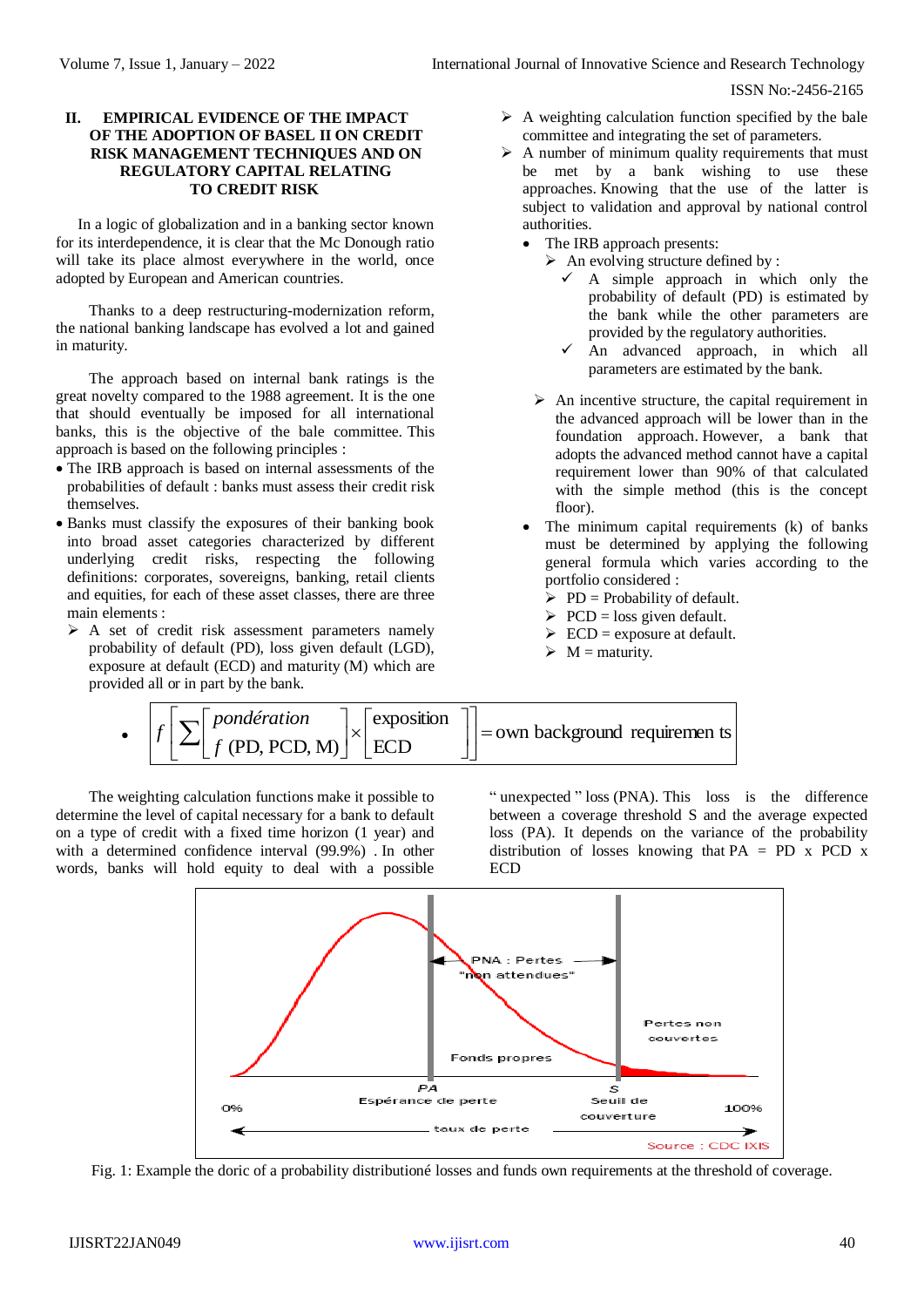## **III. THE APPLICATION OF THE IRB APPROACH TO THE VARIOUS CATEGORIES OF EXPOSURE**

Under the NI approach, banks must classify the exposures of their different portfolios : a / corporates, b / borrowers, c / banks, d / retail customers and e / equities. The business category has five specialized financing sub-categories while the retail category has three. In this phase, we will first define the different categories of exposure and then we will present the application of the NI approach to its various categories. It will be necessary to distinguish the two NI approaches : simple and complex.

- *A. Definitions of the different asset classes :*
	- Definition of corporate exposures :

An exposure to a business is generally defined as an ion of a business, partnership or sole obligation of a business, partnership or sole proprietorship. Banks are allowed to classify exposures to small and medium-sized enterprises (SMEs) separately.

The business category includes five specialized finance (FS) subcategories : project, object and commodity finance, report real estate, and high volatility commercial real estate.

• Definition of exposures to sovereign borrowers :

This asset category covers all exposures to governments and their central bank as well as to certain public enterprises and multilateral development banks.

• Definition of exposures to retail customers :

An exposure falls into this asset class if it meets all of the following criteria :

- $\triangleright$  Nature of the borrower : Receivables from retail customers, such as revolving credits and lines of credit, term loans and leases, are generally eligible for the treatment applicable to retail customers regardless of their amount.
- Low exposure value : Loans to small businesses and managed as retail exposures may qualify for the treatment of this category, provided the total banking group exposure to a corporate borrower is less than \$ 1 million. euros.
- Multiple Exposures : To be treated as a retail exposure, a receivable must be part of a large batch of exposures managed by the bank on a collective basis. The control authorities are free to set a minimum number within the lot.

• Definition of equity exposures :

Equity exposures are generally defined according to the economic nature of the instrument. They include both direct and indirect interests, with or without voting rights, in the assets and income of a commercial enterprise or a financial institution.

#### **IV. THE APPLICATION OF SIMPLE AND COMPLEX APPROACHES DEPENDING ON THE ASSET CATEGORY**

Exposure to sovereign borrowers, corporate banks :

- $\triangleright$  As part of the foundation approach, banks must themselves assess the probability of default (PD) for each of their borrower ratings, but they must use prudential estimates for other risk components.
- $\triangleright$  As part of the advanced approach, banks provide their own estimates of PD, LGD and ECD and must assess maturity (M) themselves.
- $\triangleright$  In this context, the five sub-categories of specialized funds are exceptions to this general rule.

## • Retail customer exposures :

Banks in this asset class must provide their own PD, LGD and ECD estimates. No distinction is made here between foundation approach and advanced approach.

#### Equity exposures :

Two main approaches are used to calculate the riskweighted assets of exposures not entering the trading book A market-based approach and a PD / PCD approach. The latter is still possible for banks adopting the advanced approach for other types of exposure.

 Generalization of the NI approach to all asset categories :

A bank that adopts the NI approach for part of its receivables is supposed to extend it to its entire banking group. Nonetheless, the committee recognizes that for many banks it may be difficult for a variety of reasons to apply the IRB approach simultaneously to all major asset classes. This is mainly due to the imperfect nature of the data. Thus, banks can meet the criteria for using their own LGD and ECD estimates for some asset classes but not all at the same time.

In this context, the supervisory authorities can authorize banks to gradually program the NI approach throughout their banking group. This gradual evolution includes :

- gradual adoption of the NI asset class approach by asset class within a single institution.
- The gradual adoption of the NI unit-by-unit approach within a single banking group.
- The transition from the foundation approach to the advanced risk component by component approach.

However, a bank that adopts an NI approach for an asset class must also apply it to all exposures within that class.

In addition, banks that adopt an NI approach are expected to continue to use it. Only exceptional circumstances can authorize a return to the standardized approach or the foundation approach and this must be with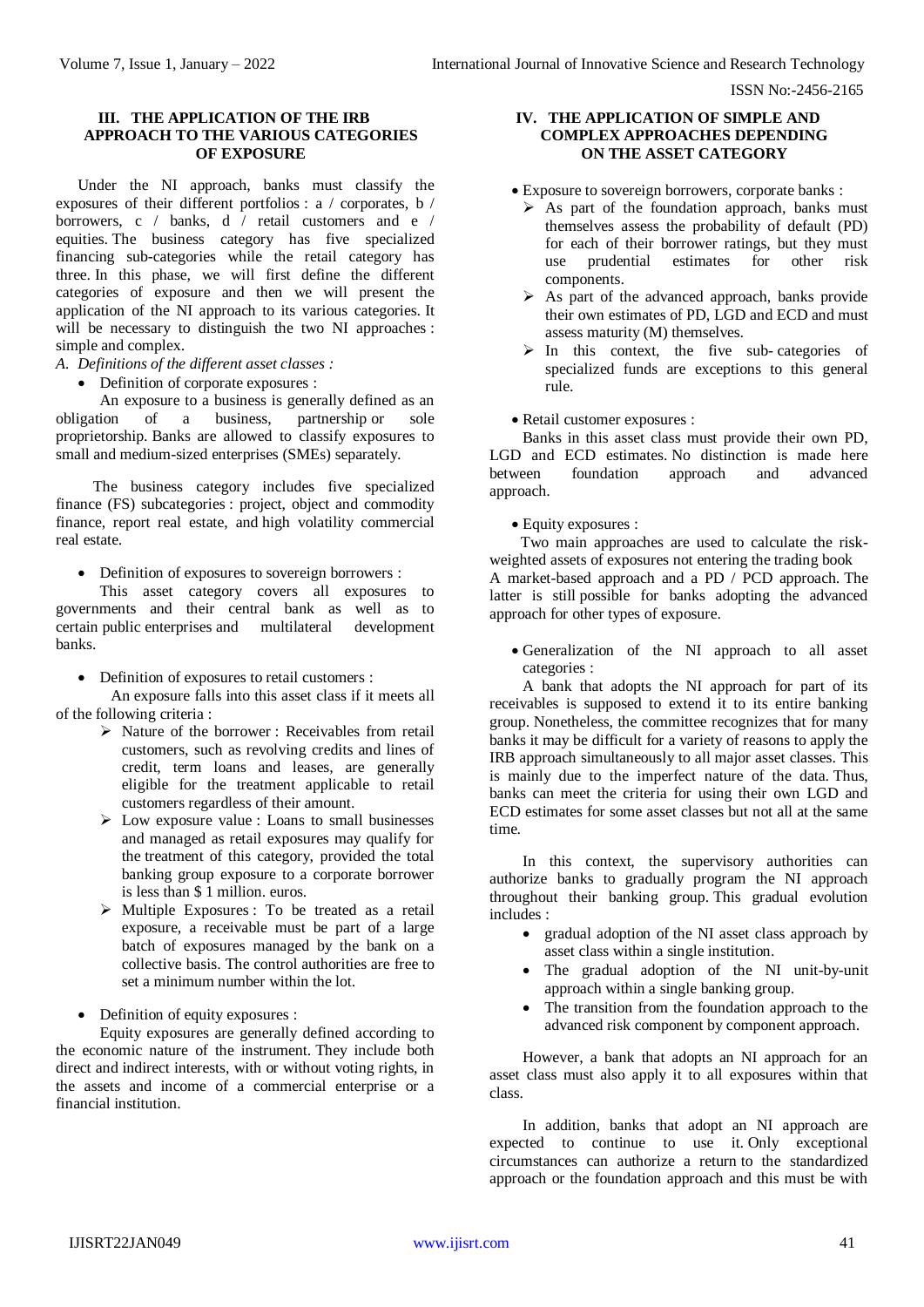the agreement of the supervisory authority in the case, for example, of a transfer of credit-related activities.

Given the imperfect nature of FS exposure data a bank may continue to apply prudential ranking criteria for one or more of the FP subcategories ; FO ; FPB ; IDR or ICFV and switch to foundation or advanced approach for other subcategories of business assets.

#### **V. THE METHOD OF CALCULATING CAPITAL REQUIREMENTS**

In this part, we will explain the method of calculating the capital requirements for the various categories of exposure :

 Exposures to companies : sovereign borrowers and banks :

In this subsection we will show that the same weighting function is used for these three categories with one exception : prudential coefficients are provided for each FS sub-category of the enterprise category with in addition a specific weighting function for high volatility commercial real estate ICFC.

Formula for calculating risk-weighted assets :

Risk-weighted assets are calculated based on estimates of PD, LGD and ECD and in some cases the maturity M of a given exposure.

We first calculate a correlation function of risky assets as a function of the probability of default by applying the following formula :

- Correlation (R) =  $0.12$  x (1- EXP ((- 50) x PD) / (1- $EXP(-50)) + (1)$ 

 $0.24 \times [1-(1-EXP ((-50) \times PD)/(1-EXP (-50))]$ 

Since the assets do not have the same maturities, we must adjust the probabilities of default :

- A precisely linked to maturity  $(b) = (0.11852 0.05478$  x ln (PD))<sup>2</sup>(2)

Finally, the formula for calculating the capital requirements which is a function of PD, LGD and M is as follows :

Capital Requirements  $(K) = PCD \times N$   $(1 - R)$  ^ - 0.5 x G (PD) + (R / (1 - R))  $\wedge$  (3)

$$
0.5 \times G (0.999)] - PD \times PCD \times (1 - 1, 5 \times b) \land -1 \times (1 + (M - 2, 5) \times b)
$$

 Risk Weighted Assets (RWA) = K x 12.5 x ECD (4) With log : corresponds to the natural logarithm

 $N(x)$ ; indicates the cumulative distribution function for a normal standard random variable i.e. the probability that a normal random variable with mean zero and variance 1 is less than equal to ax).

G (Z) : represents the inverse cumulative function for a normal standard random variable.

 Analysis of the results of the simulations of the previous formulas :

Table 1 and Figure 2 represent the evolution of the maturity adjustment as a function of the probability of default, we can observe in this framework that b decreases as the probability of default increases.

| PD    | <b>DEADLINE</b> |  |
|-------|-----------------|--|
|       | ADJUSTMENT (b)  |  |
| 0.01% | 0.388           |  |
| 1%    | 0.137           |  |
| 5%    | 0.079           |  |
| 10%   | 0.059           |  |
| 15%   | 0.049           |  |
| 20%   | 0.042           |  |
| 25%   | 0.037           |  |
| 30%   | 0.034           |  |
| 35%   | 0.030           |  |
| 40%   | 0.028           |  |
| 45%   | 0.026           |  |
| 50%   | 0.024           |  |
| 55%   | 0.022           |  |
| 60%   | 0.021           |  |
| 65%   | 0.020           |  |
| 70%   | 0.019           |  |
| 75%   | 0.018           |  |
| 80%   | 0.017           |  |
| 85%   | 0.016           |  |
| 90%   | 0.015           |  |
| 95%   | 0.014           |  |
| 100%  | 0.014           |  |

Table 1. Maturity adjustment (simulation of formula 2)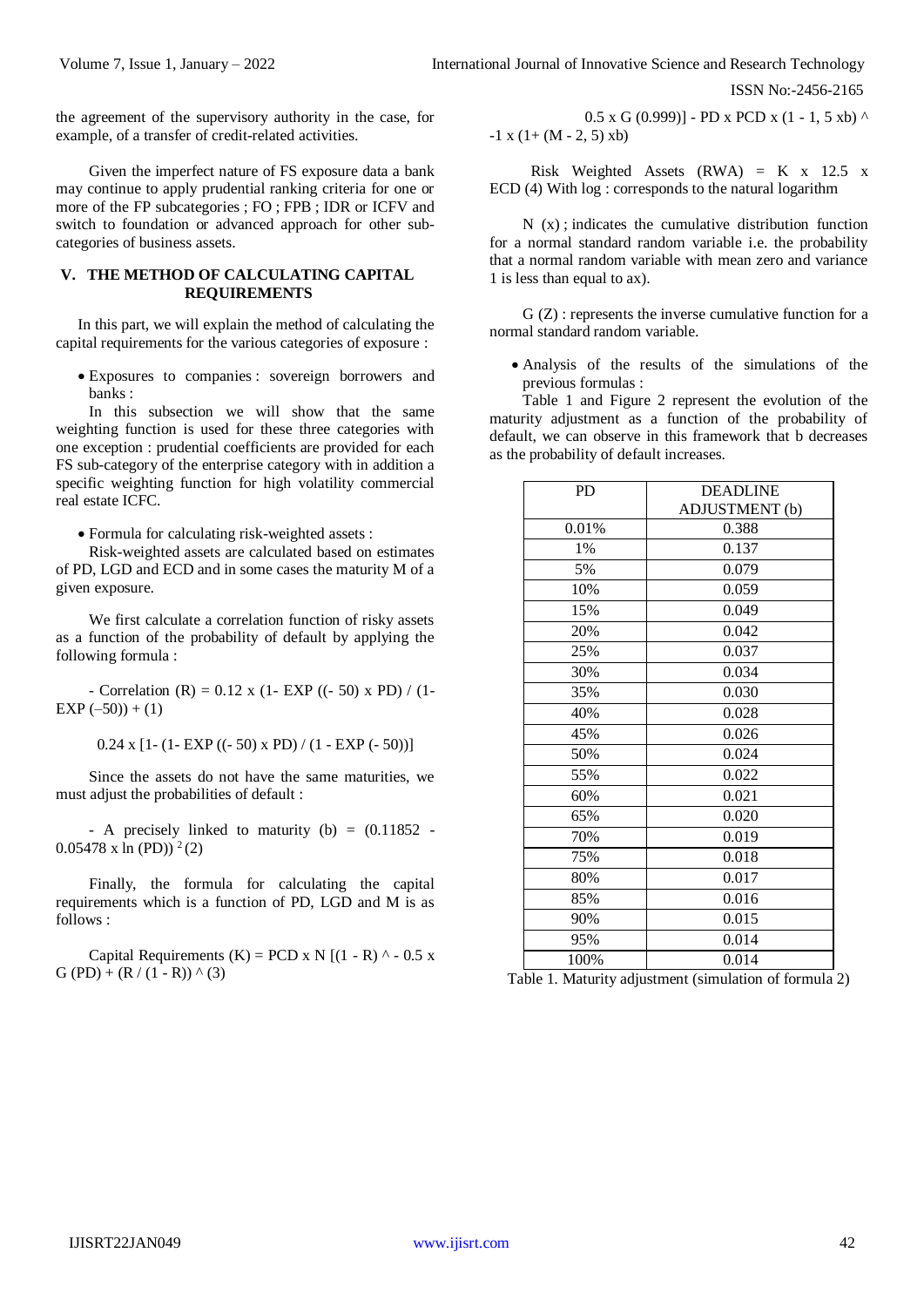

Fig. 2. The evolution of the maturity adjustment (simulation of formula 2)

From Table 2 as well as Figure 3, we can see that the correlation function is strictly decreasing with respect to the default probability so if PD = 100%, we have  $R = Rm$ in and if PD = 0%, we have  $R = Rmax$ .

| PD   | <b>CORRELATION (R)</b> |  |  |
|------|------------------------|--|--|
| 0%   | 0.24                   |  |  |
| 1%   | 0.192                  |  |  |
| 5%   | 0.164                  |  |  |
| 10%  | 0.146                  |  |  |
| 15%  | 0.136                  |  |  |
| 20%  | 0.129                  |  |  |
| 25%  | 0.125                  |  |  |
| 30%  | 0.123                  |  |  |
| 35%  | 0.122                  |  |  |
| 40%  | 0.121                  |  |  |
| 45%  | 0.120                  |  |  |
| 50%  | 0.120                  |  |  |
| 55%  | 0.120                  |  |  |
| 60%  | 0.120                  |  |  |
| 65%  | 0.120                  |  |  |
| 70%  | 0.120                  |  |  |
| 75%  | 0.120                  |  |  |
| 80%  | 0.120                  |  |  |
| 85%  | 0.120                  |  |  |
| 90%  | 0.120                  |  |  |
| 95%  | 0.120                  |  |  |
| 100% | 0.120                  |  |  |

Table 2: Correlation (simulation of formula1)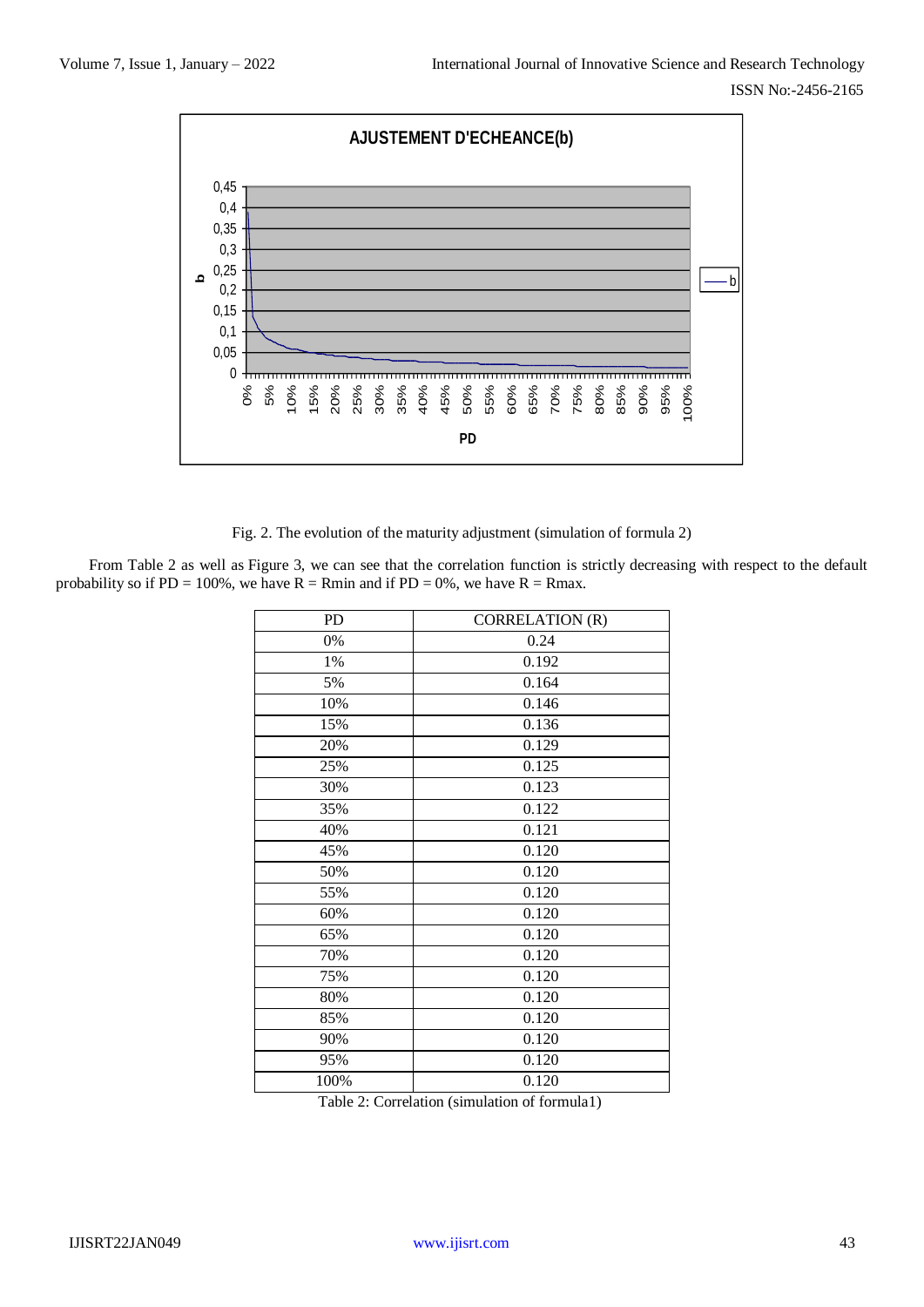

Fig. 3: Evolution of the correlation parameter (simulation of formula 1)

The Tables 3 and 4 show the weights for credit risk on Companies under the Internal Ratings Based (IRB) approach. The data used to define the weights are the probability of default (PD), loss given default (LGD) and an assumed maturity (M) of 2.5 years for Table 2 and 1 year for Table 1 and a turnover of 50 million euros.

Let us note in this context that we will take an  $ECD =$ 100 thousand euro for the simulation of this formula as well as all the formulas relating to the calculation of the requirements in clean background.

According to these two tables as well as Figures 4 and 5, it can be seen that the weighting coefficients increase with the increase in the probability of default of companies as well as the loss given default and the maturity of the loans granted.

Nevertheless, we note that after a certain default probability threshold (31% for the first table and 30% for the second) the formulas become incapable of properly evaluating the weighting coefficients since we observe a decrease in the latter for companies with the highest probability of default.

| <b>PCD</b> | 0.25      | 0.45      | 0.85      |
|------------|-----------|-----------|-----------|
| <b>PD</b>  | RWA 1 (%) | RWA 2 (%) | RWA 3 (%) |
| 0.01       | 40.71     | 73.27     | 138.41    |
| 0.05       | 73.27     | 131.89    | 249.14    |
| 0.1        | 97.63     | 175.75    | 331.97    |
| 0.15       | 113.93    | 205.09    | 387.39    |
| 0.2        | 123.87    | 222.96    | 421.15    |
| 0.3        | 131.17    | 236.11    | 445.99    |
| 0.31       | 131.22    | 236.20    | 446.16    |
| 0.32       | 131.17    | 236.10    | 445.98    |
| 0.4        | 127.54    | 229.58    | 433.65    |
| 0.5        | 116.59    | 209.86    | 396.41    |
| 0.6        | 100.28    | 180.51    | 340.96    |
| 0.7        | 79.82     | 143.69    | 271.41    |
| 0.8        | 56.01     | 100.82    | 190.44    |
| 0.9        | 29.34     | 52.82     | 99.78     |

Table 3: Weighting coefficients relating to unexpected losses from exposure to companies (Simulation of formulas 3 and 4 with  $M = 1$  year and  $CA = 50$ ).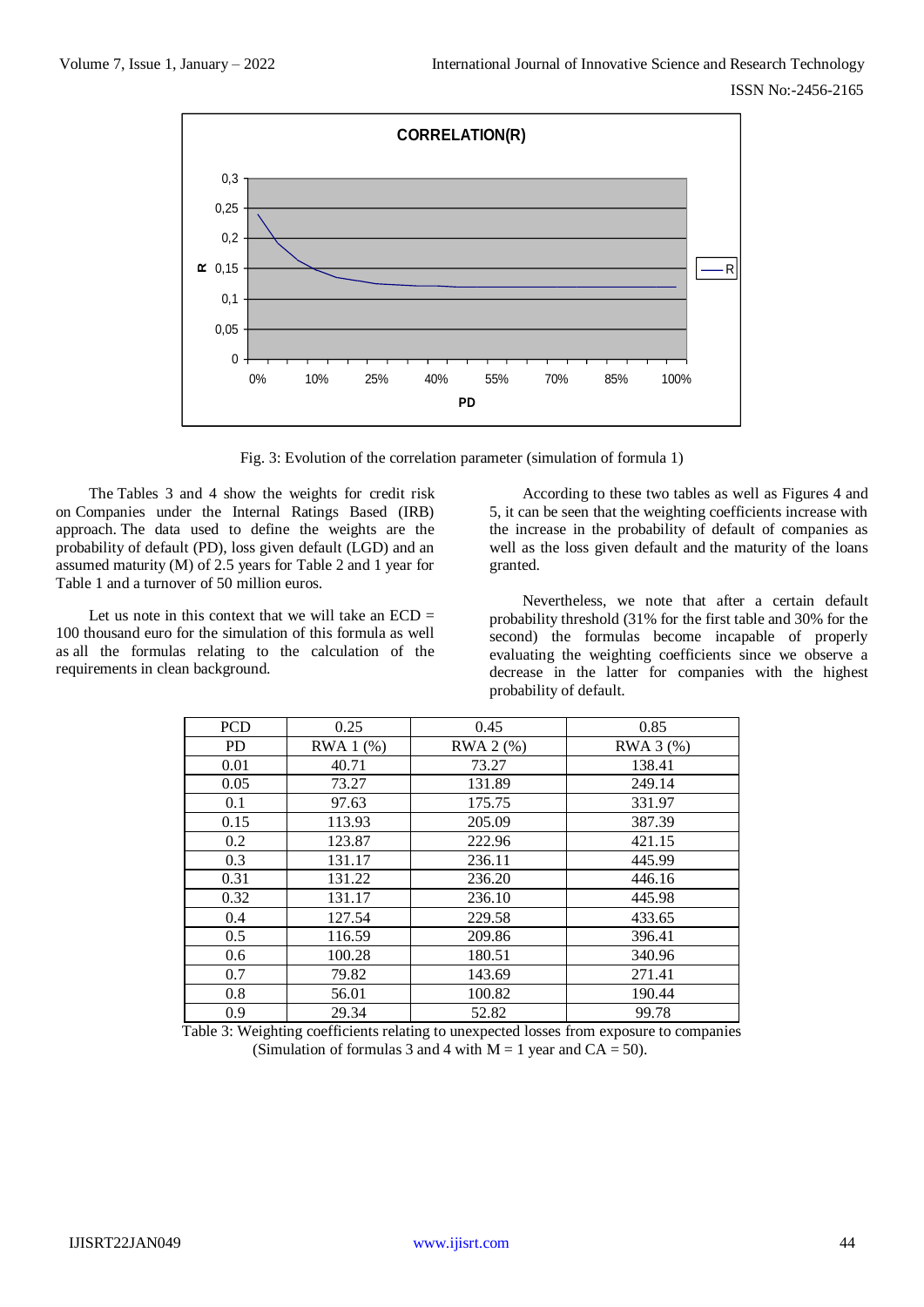

Fig. 4: Changes in weights relating to unexpected losses Applicable to exposures to companies (Simulation of formulas 3 and 4 with  $M = 1$  year and  $CA = 50$ )

| <b>PCD</b> | 0.25      | 0.45      | 0.85      |
|------------|-----------|-----------|-----------|
| <b>PD</b>  | RWA 1 (%) | RWA 2 (%) | RWA 3 (%) |
| 0.01       | 51.28     | 92.31     | 174.37    |
| 0.05       | 83.25     | 149.85    | 283.05    |
| 0.1        | 107.27    | 193.08    | 364.71    |
| 0.15       | 123.07    | 221.53    | 418.45    |
| 0.2        | 132.35    | 238.23    | 449.99    |
| 0.29       | 138.21    | 248.79    | 469.94    |
| 0.3        | 138.23    | 248.81    | 469.98    |
| 0.31       | 138.13    | 248.65    | 469.67    |
| 0.4        | 133.23    | 239.82    | 452.99    |
| 0.5        | 121.03    | 217.86    | 411.53    |
| 0.6        | 103.62    | 186.51    | 352.30    |
| 0.7        | 82.17     | 147.91    | 279.40    |
| 0.8        | 57.48     | 103.47    | 195.45    |
| 0.9        | 30.04     | 54.08     | 102.15    |

Table 4: Weighting coefficients relating to unexpected losses from exposure to companies (Simulation of formulas 3 and 4 with  $M = 2.5$  years and  $CA = 50$ ).



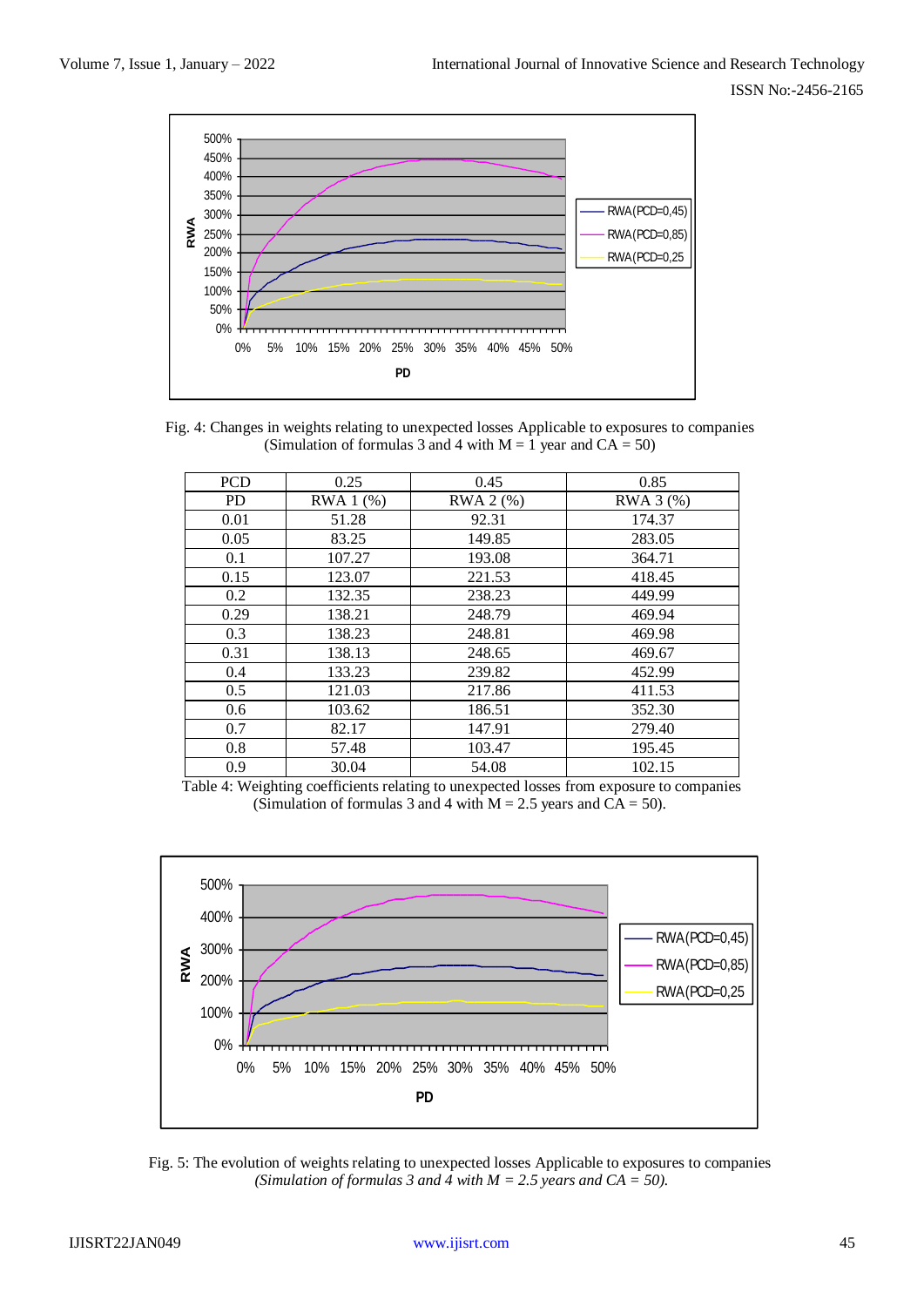# **VI. CONCLUSION**

Basel I, through the Cooke ratio, seems to have had its day since 1988, when it entered into force. As it stands, it is difficult to secure the banking and financial system. As a result, the ever-increasing perception of the weaknesses associated with the Cooke ratio, as well as the development of credit portfolio risk management techniques by the most advanced financial institutions, made it necessary to review this agreement.

The reform of the "Mc Donough" bank solvency ratio is part of a global approach to the regulation of the banking profession, the objective of which is to prevent systemic risk and to establish an effective methodology for selecting and managing banking risks. . Based on three complementary pillars, the Basel II accord introduces substantial changes in the treatment of credit risk and the explicit introduction of operational risk in the calculation of minimum capital requirements.

Furthermore, the promotion of best risk management practices, which guarantee the stability and security of the international financial system, is at the heart of the Basel II accord. To this end, the introduction of internal models in the assessment of credit risk is undoubtedly the great innovation of the reform of the solvency ratio. It has positive aspects not only for the modernization of risk measurement techniques within banks, but also for the reduction of banking risk as a whole.

The adoption of such an agreement by Tunisian banks seems to be an opportunity to be seized in order to follow the practices of the big international banks and to develop modern methods of banking risk management.

The objective of this research work would be to study the impact of the adoption of Basel II by Tunisian banks on credit risk management techniques and on regulatory capital.

The approach used is at the crossroads of two perspectives; a theoretical perspective and an empirical perspective.

To highlight this impact, it would be more judicious to reveal the prerequisites for the implementation of Basel II in the Tunisian banking system, namely the evolution of Tunisian banking regulations and the overhaul of the information system.

An analysis of the various studies carried out to determine the impact of Basel II on the regulatory capital of banks was presented, the standardized approach was often considered to be penalizing, while this opinion turned out to be much more nuanced or even neutral in the light of the result of a number of studies. This divergence oriented this research towards the study of the case of Tunisia.

The impact of the adoption of Basel II by Tunisia on regulatory capital will be measured by applying the simplified version of Basel II.

The results found a sample of Attijari BANK commitment portfolio indicate that the capital requirement

will increase by 5 533 046 DT against the Cooke ratio in the context of the implementation of the simplified version of the Basel II agreement.

The narrowness of the number of entities in Tunisia is an explanatory factor for this modification of the solvency ratio.

The second explanatory variable is the maintenance of the 100% weighting for unrated companies. It turned out that this unchanged weighting is at the origin of this insignificant variation.

The third variable, and which is perhaps the most important, is the failure to take into account the mortgage as a deductible guarantee for the amount of the commitment, contrary to the old Basel accord. Indeed, the mortgage is a very common practice in the Tunisian context.

Another limit relates to the unavailability of information on SME commitments which will benefit from a favorable weighting of 75%.

Basel II appears at first glance as a constraint, beyond the high implementation costs that it implies, it should be made an advantage; it is indeed an intelligent way to exercise the profession of banker and to equip oneself with an effective risk management system. It is therefore now for the Tunisian banking sector to register, as it has done in the past for the Cooke ratio in the movement towards Basel II which constitutes a real opportunity insofar as it contributes to the upgrading of credit institutions and constitutes an appropriate therapy for the problems of Tunisian credit institutions.

Therefore, beyond the numerous constraints and the heavy investments required for the implementation of this new device, Basel It remains an ambitious project for the improvement of risk management techniques.

Certainly maintaining the current ratio remains an alternative for Tunisian banks for some time, but awareness of the expected benefits of this new ratio would constitute a preliminary and essential step for its implementation in the coming years.

The Basel committee recommends to developing countries the standardized approach pending the finalization of the IRB approach. The Basel II implementation process is a sequential process, the standardized approach of which constitutes a temporary stage in a dynamic transition.

As part of Tunisia's orientation towards the adoption of Basel II. a number of prerequisites must be met:

 Development of an appropriate regulatory system to align with Basel II requirements. Already, the law n ° 2006-19 of May 2, 2006 modifying and supplementing the law 2001-65 relating to the credit institutions, shows the will of the supervisory authorities for the adoption of Basel II.

The low penetration of ratings in Tunisia could reduce the interest of the standardized approach. Nevertheless,